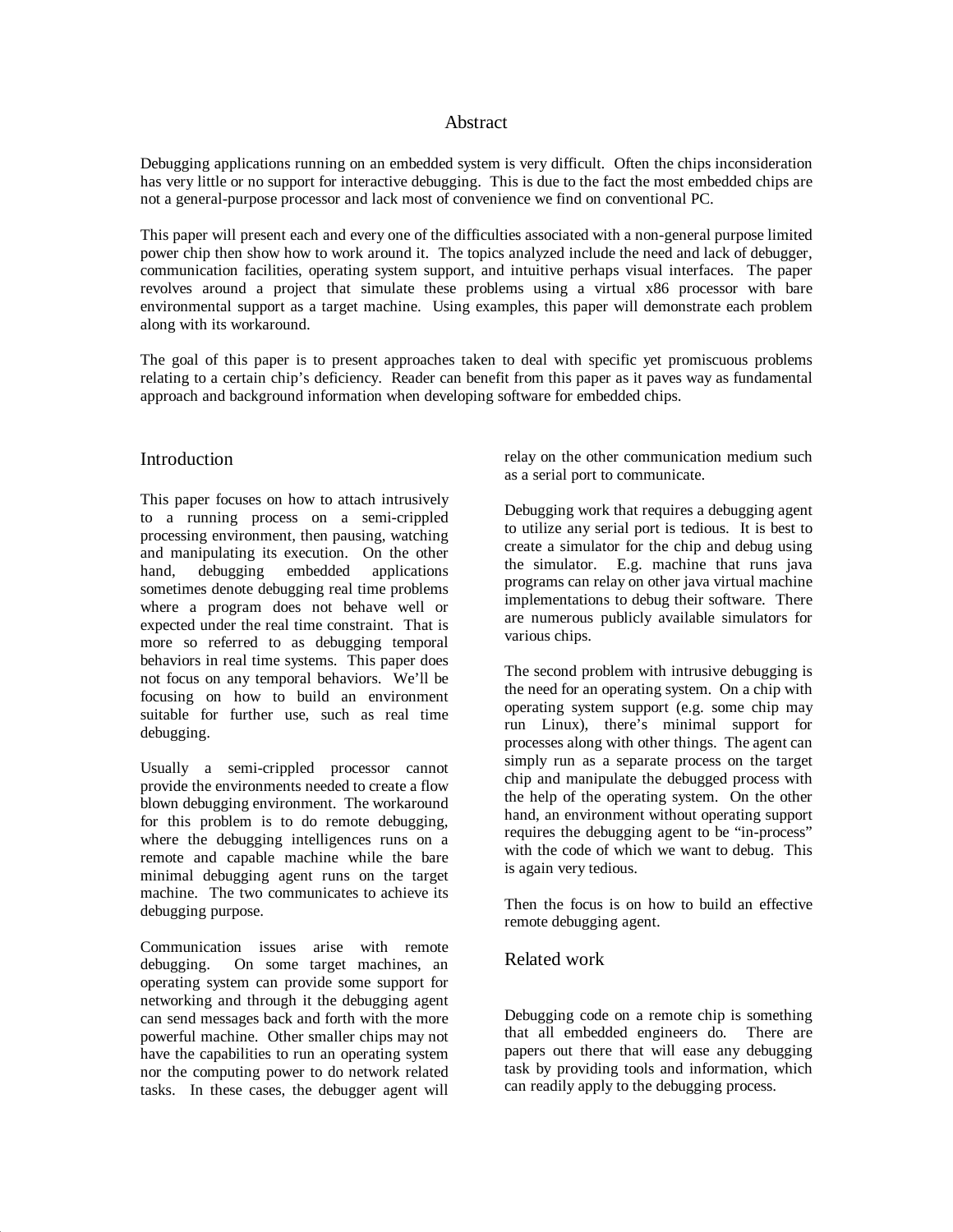Adequate communication is the bases for remote debugging; as it is the case for most embedded work. Xu [] presents a logic base language for networked agents. The paper discusses the java model as developing communication facilities for mobile agents. The idea can allow us to create a systematic way of communicating by uses of serial ports for debugging purposes. This of course assumes there is not already communication support.

Further, Hendrey [] discusses the uses of Ethernet as embedded network. His paper describes the delays and tolerance one can expect from a multi access device when used in embedded systems. Now chips that do not have network support can consider interfacing with simple Ethernet cards for testing purposes. Again, this proves useful for chips that do not already have some network connectivity.

On machine that already has communication facilities, more sophisticated tasks that involve programs running in some distributed real time constraint may need additional support. This is to say, the engineer need to take note of the temporal aspect of the code in addition to providing communication facilities. There needs to be a way to monitor and control the traffics that are part of the debugging process. Sung [] describes a "backplane" protocol that will monitor and control traffic so that the engineer can reproduce intermittent problems. The use of a backplane as a centralized master traffic

control provides reproducible sequence of execution that a debugger may need.

The other necessity for remote debugging remotely is the operating system (or just simply processes) support. Although remote debugging can still be achieved on the target chip without the notion of process, it's just much simpler to have system support. Also, the industry prefers to use a simulator for simple chips that does not run heavy software like the operating system. The fact that these chips are simple enough suggests that a simulator can be easily written.

Montague [] presented an operating system for the embedded java network computers. The idea is to create a semi-operational operating system (or some threading support) so that people can easily write a debugging agent to run on the target.

Röblitz [] presented the idea of using pthread to simulate embedded kernels. The idea can further develop into creating pthread package for embedded chip. With the minimal threading support engineers can separate the code that is being debugged and the code that does the debugging work.

Now this paper will present a debugging environment created for one particular setup involving a minimal target x86 machine. It will mainly cover the communication and process support problem arising from this setup.

# Semi-compiled References

Below is a list reference(not fully compiled) along with some that I might want to consult later on.

Dianxiang Xu, Guoliang Zheng, Xiaocong Fan http://citeseer.nj.nec.com/xu98logic.html A logic based language for networked agents (1998) a Java based tool for developing mobile agent systems

Danny Patel http://citeseer.nj.nec.com/469972.html Object-Oriented Design of an Embedded Communication Protocol in UML Describes communication protocols in UML.

Wonyong Sung and Soonhoi Ha http://citeseer.nj.nec.com/sung98efficient.html Efficient and Flexible Cosimulation Environment for DSP Applications (1998) this paper defines and implements the backplane protocol for communication and synchronization between client simulators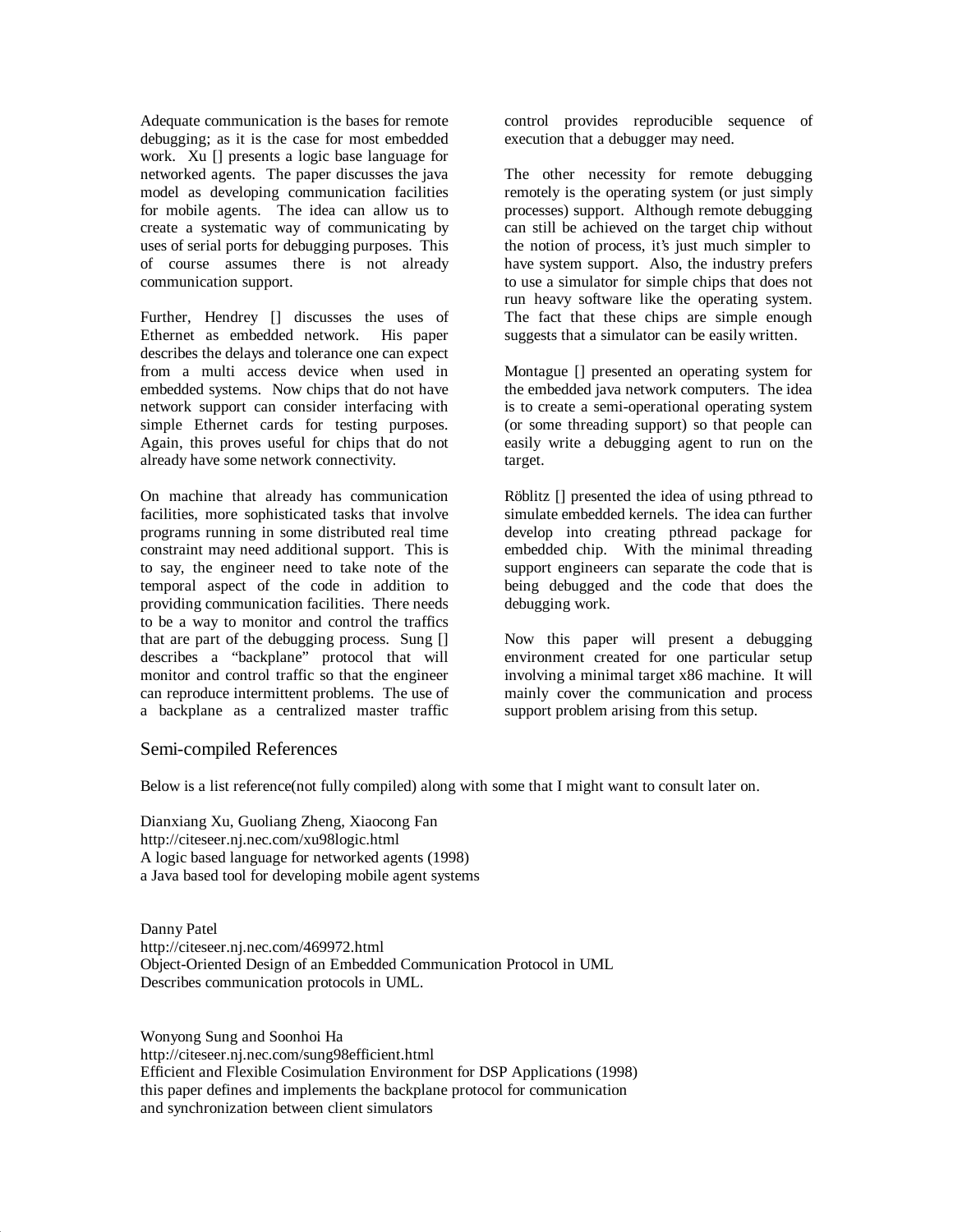Uses a "master controller" to watch over all communication going over the write and perhaps synchronize them to reproduce problem.

Geoffrey R. Hendrey http://citeseer.nj.nec.com/hendrey99standard.html Standard Ethernet as an Embedded Communication Network (1999) This paper shows what kind of delay performance to expect when Ethernet is used for embedded networking, shows how to use...

Bruce R. Montague http://citeseer.nj.nec.com/montague96jn.html JN: An Operating System for an Embedded Java Network Computer (1996)

Thomas Röblitz, Oliver Bühn, Frank Mueller http://citeseer.nj.nec.com/538188.html LegoSim: Simulation of Embedded Kernels over Pthreads using Pthreads as a means to resemble embedded task execution and suggests an I/O-based representation of device information.

Lars Albertsson, Peter S Magnusson Computer and Network Architectures http://citeseer.nj.nec.com/522464.html Simulation-Based Temporal Debugging Of Linux (2000) We present a temporal debugger, capable of examining tempora! behaviour of operating systems

### Below are ones I might consult:

http://citeseer.nj.nec.com/kiniry98idebug.html IDebug: An Advanced Debugging Framework for Java (1998) Infospheres Debug package (called IDebug [8]) to insert assertions into the original program code to check the code against the specification

http://citeseer.nj.nec.com/kellomaki94psd.html Psd a Portable Scheme Debugger (1994) the source program is transformed into one that behaves as if run under a conventional debugger.

http://citeseer.nj.nec.com/159506.html Debugging in Standard ML of New Jersey This paper describes how to setup and operate emacs as a interface to the ML debugger.

http://citeseer.nj.nec.com/20306.html

Evaluating Testing Methods by Delivered Reliability (1998) There are two main goals in testing software: (1) To achieve adequate quality (debug testing); the objective is to probe the software for defects so that these can be removed. (2) To assess existing quality